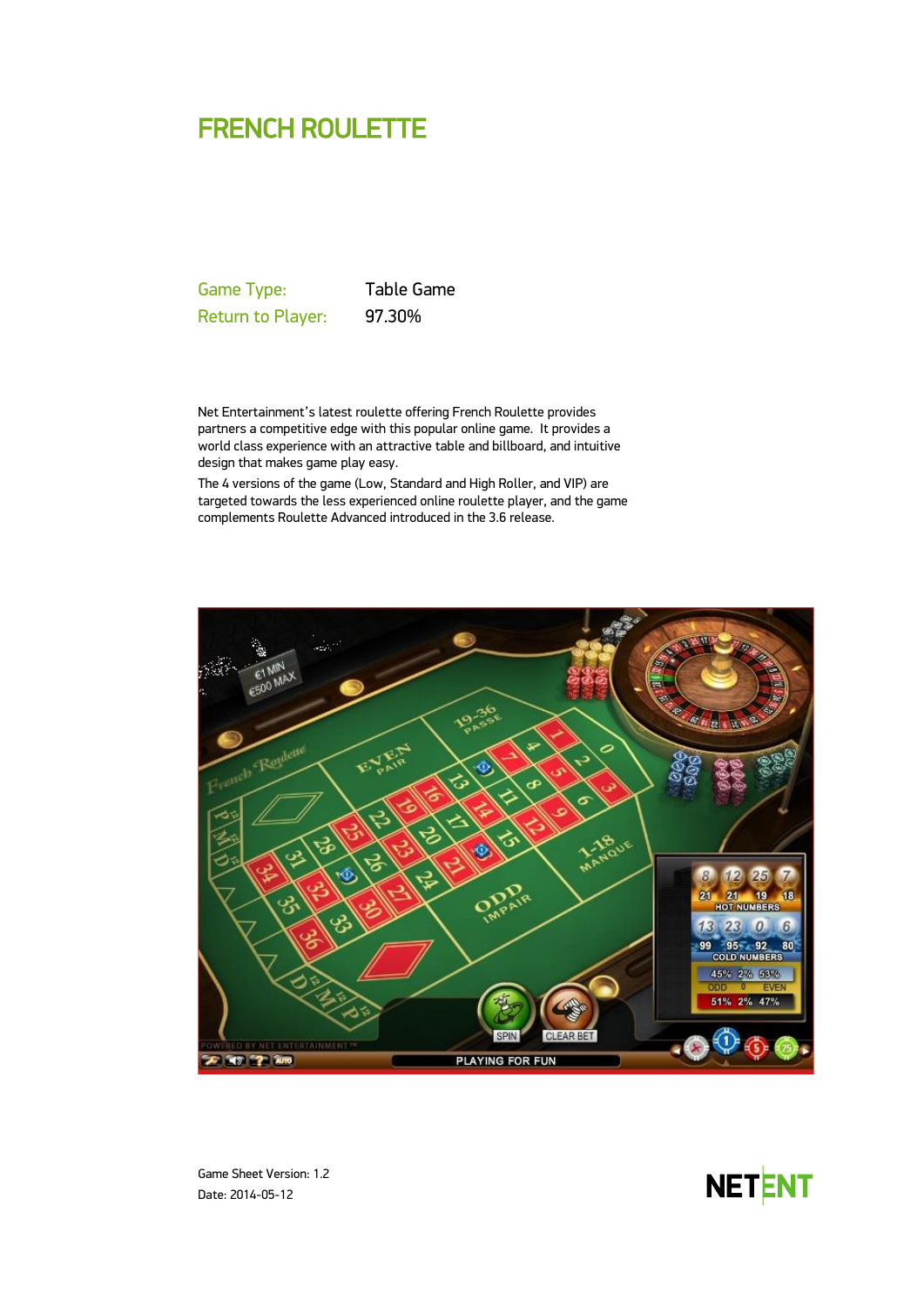## ABOUT FRENCH ROULETTE

2/8

| <b>GENERAL INFORMATION</b>         |                                                                                                                                                                                                                                                                                                                                                                                                                                                                                                                          |  |  |
|------------------------------------|--------------------------------------------------------------------------------------------------------------------------------------------------------------------------------------------------------------------------------------------------------------------------------------------------------------------------------------------------------------------------------------------------------------------------------------------------------------------------------------------------------------------------|--|--|
| Game Type                          | Table Game                                                                                                                                                                                                                                                                                                                                                                                                                                                                                                               |  |  |
| Default Chip Values (€)            | Low Limit: 0.10, 0.50, 1, 10<br>Standard Limit: 1, 5, 25, 100<br>High Limit: 10, 50, 500, 1000<br>VIP Limit: 25, 100, 1000, 5000                                                                                                                                                                                                                                                                                                                                                                                         |  |  |
| Default Min / Max Bet $(\epsilon)$ | Low Limit: 0.1 / 50<br>Standard Limit: 1 / 500<br>High Limit: 10 / 5 000<br>VIP Limit: 25 / 75 000                                                                                                                                                                                                                                                                                                                                                                                                                       |  |  |
| <b>GAME FEATURES</b>               |                                                                                                                                                                                                                                                                                                                                                                                                                                                                                                                          |  |  |
|                                    | • Hot and Cold numbers<br>Dynamic billboard<br>• Fast play option<br>• Autoplay                                                                                                                                                                                                                                                                                                                                                                                                                                          |  |  |
| <b>PAYOUT</b>                      |                                                                                                                                                                                                                                                                                                                                                                                                                                                                                                                          |  |  |
| Return to Player (%)               | 97.30                                                                                                                                                                                                                                                                                                                                                                                                                                                                                                                    |  |  |
| Default Maximum Win (€)            | Low Limit: 462<br>Standard Limit: 4620<br>High Limit: 46 200<br><b>VIP Limit: 156 000</b>                                                                                                                                                                                                                                                                                                                                                                                                                                |  |  |
| <b>RESPONSIBLE GAMING</b>          |                                                                                                                                                                                                                                                                                                                                                                                                                                                                                                                          |  |  |
| <b>Player Limits</b>               | • Player and casino operator can set the following play limits: Bet $\mathcal R$ loss<br>per session, day, week or month. Block all play for a specified period of<br>time. Restrict session play length in minutes.<br>• Playing for real is restricted by player account funds (i.e. cannot play for<br>credit).<br>• (Italy jurisdiction only) Player can initially have a maximum of 1.000 $\epsilon$ in<br>the wallet. Since each game is a user session, the player's wallet may<br>exceed this limit during play. |  |  |
| Other                              | • Play for Fun<br>$\cdot$ G4 mode                                                                                                                                                                                                                                                                                                                                                                                                                                                                                        |  |  |
| <b>TECHNICAL INFORMATION</b>       |                                                                                                                                                                                                                                                                                                                                                                                                                                                                                                                          |  |  |
| Game ID                            | Low Limit: Irroulette2french<br>Standard Limit: roulette2french<br>High Limit: hrroulette2french<br>VIP Limit: viproulette2french (basic wallet)<br>Add _sw for seamless wallet                                                                                                                                                                                                                                                                                                                                          |  |  |
| <b>Game Version</b>                | 1.0                                                                                                                                                                                                                                                                                                                                                                                                                                                                                                                      |  |  |
| Paytable Version                   | 1.0                                                                                                                                                                                                                                                                                                                                                                                                                                                                                                                      |  |  |
| Screen Footprint                   | Optimised for 640x480 and 1024x768                                                                                                                                                                                                                                                                                                                                                                                                                                                                                       |  |  |
| Flash Player                       | Flash 8 or higher                                                                                                                                                                                                                                                                                                                                                                                                                                                                                                        |  |  |
| Deployment                         | Refer to CasinoModule Help for information about launching CasinoModule<br>games.                                                                                                                                                                                                                                                                                                                                                                                                                                        |  |  |

Copyright © 2014 Net Entertainment Malta Services Ltd. This document and its contents are protected under International copyright law. Any unauthorised publication, copying, lending or reproduction is strictly prohibited.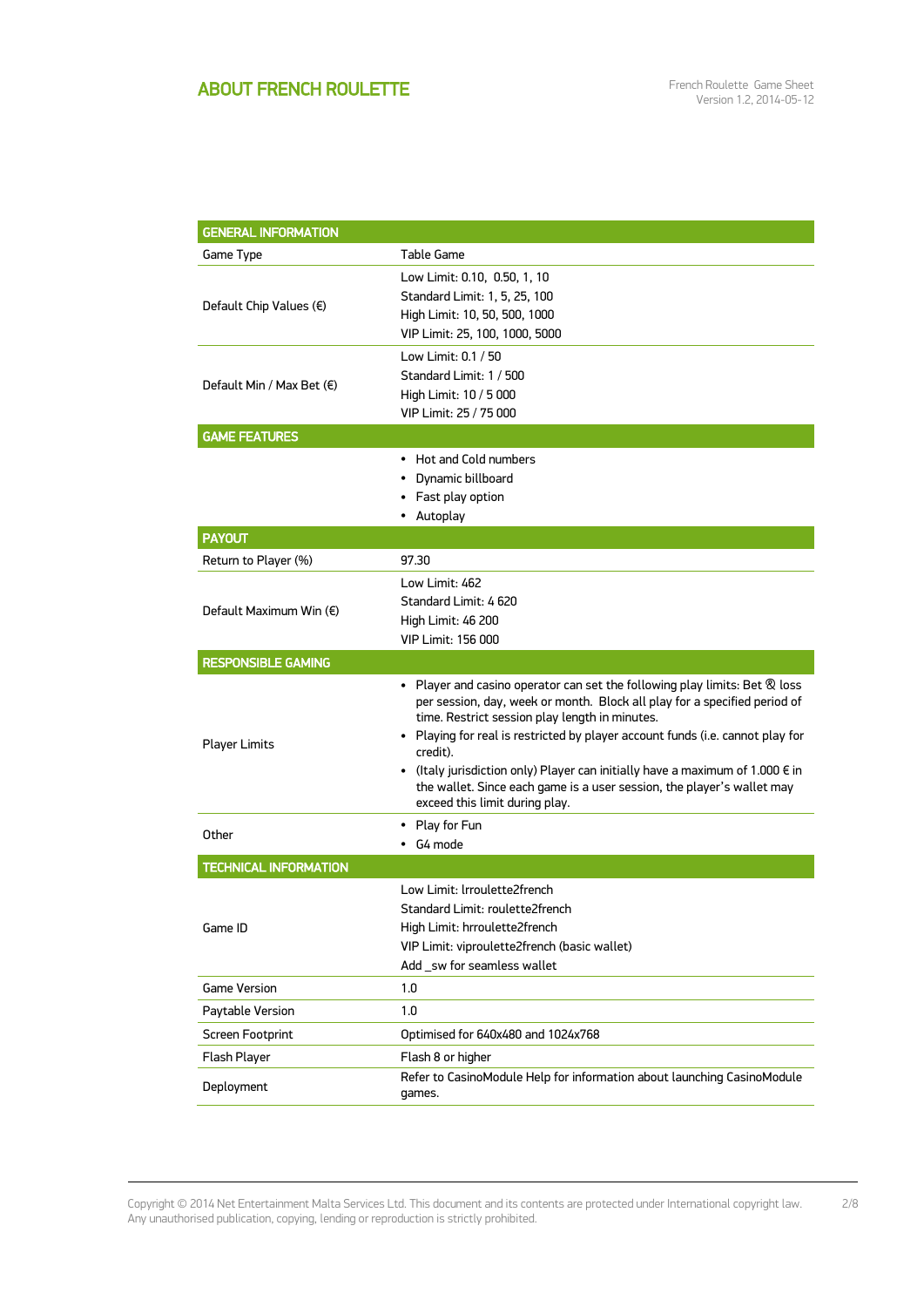<span id="page-2-0"></span>

Game table

## Game Theme and Graphics

French Roulette offers the standard branding options available in other popular Net Entertainment table games. The game provides standard roulette inside and outside betting bet types.

Simple and effective table betting highlights and mouse-over help assists players to place their bets. This assistance informs players what bets have been made, and informs them when they have exceeded a bet type or table limit.

The attractive billboard varies according to the stage of the game. It displays the table number stack, the winning number presentation, and casino roulette statistics.



Billboard in result-mode



Billboard in bet-mode

## **Billboard**

The French Roulette billboard has two modes: bet-mode and result-mode. In bet-mode, the billboard displays the latest roulette casino statistics as well as offering the two unique bets HOT NUMBERS and COLD NUMBERS. The billboard in result mode displays a picture the pocket and the winning number and the result (winning or no winning).

In the illustration the Billboard in result-mode displays the winning number 26, and notifies the player that they won €36. The Billboard in bet-mode displays statistics across all of the online Casino's roulette tables for hot numbers, cold numbers, odd, zero, even, red, green, and black numbers.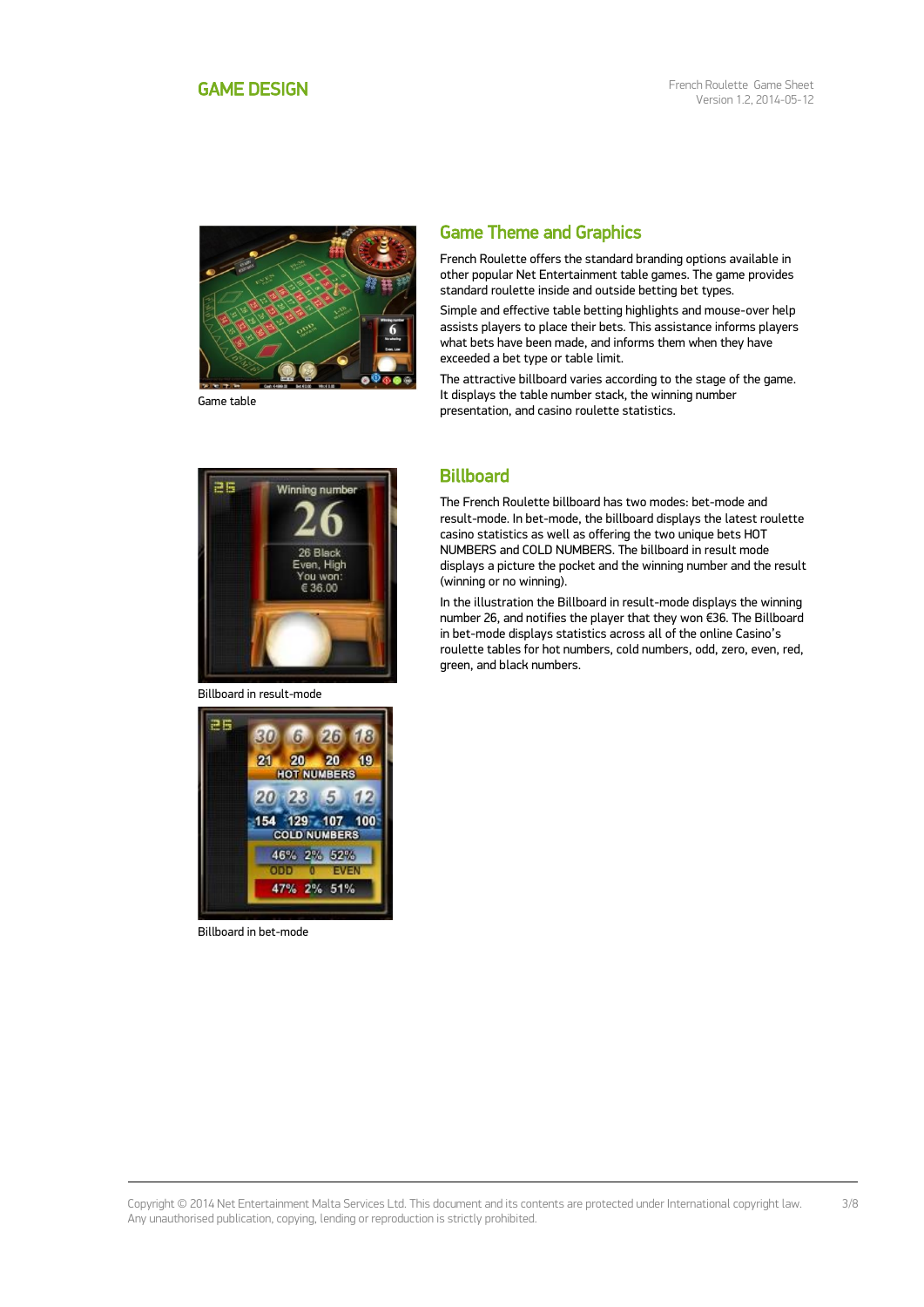

Bets panel

| <b>AUTOPLAY</b>                                        |  |
|--------------------------------------------------------|--|
| Advanced settings<br>Stop autoplay                     |  |
| On any win<br>  If single win exceeds: €               |  |
| If cash increases by: $\in$<br>If cash decreases by: € |  |

Advanced autoplay settings



Branding of French Roulette

## Placing Bets

French Roulette is designed with the novice player in view. Betting assistance through highlights and mouse over help inform and guide players when placing bets on the roulette table or from the Billboard.

In the illustration the player has already placed a €200 bet and is attempting to place an additional dozen bet 3rd 12.The numbers 25 to 36 are highlighted on the table and the mouse over help text 3rd 12 Bet €200.00, 3rd 12 bet cannot exceed €200.00 is displayed.

## Advanced Autoplay Settings

French Roulette features an advanced autoplay mode that gives players the option to select the number of game spins to play as well as specific conditions when autoplay should be stopped. The following advanced settings are available for Roulette Advanced players:

- On any win. Stop Autoplay when you win in a round.
- If single win exceeds. Stop Autoplay when the amount you win exceeds or equals the amount you specify.
- If cash increases by. Stop Autoplay if cash increases by the amount you specify.
- If cash decreases by. Stop Autoplay if cash decreases by the amount you specify.

### **Branding**

In the illustration of French Roulette, note the free space on the roulette table. In these spaces, a company logo can be placed. In addition, the colour of the table cloth can be changed to match the company profile.

This illustration also shows the placement of the French Roulette table, wheel, chips and Billboard in result-mode. The 'dolly' is also placed on the winning number and the table has been cleared of losing bets.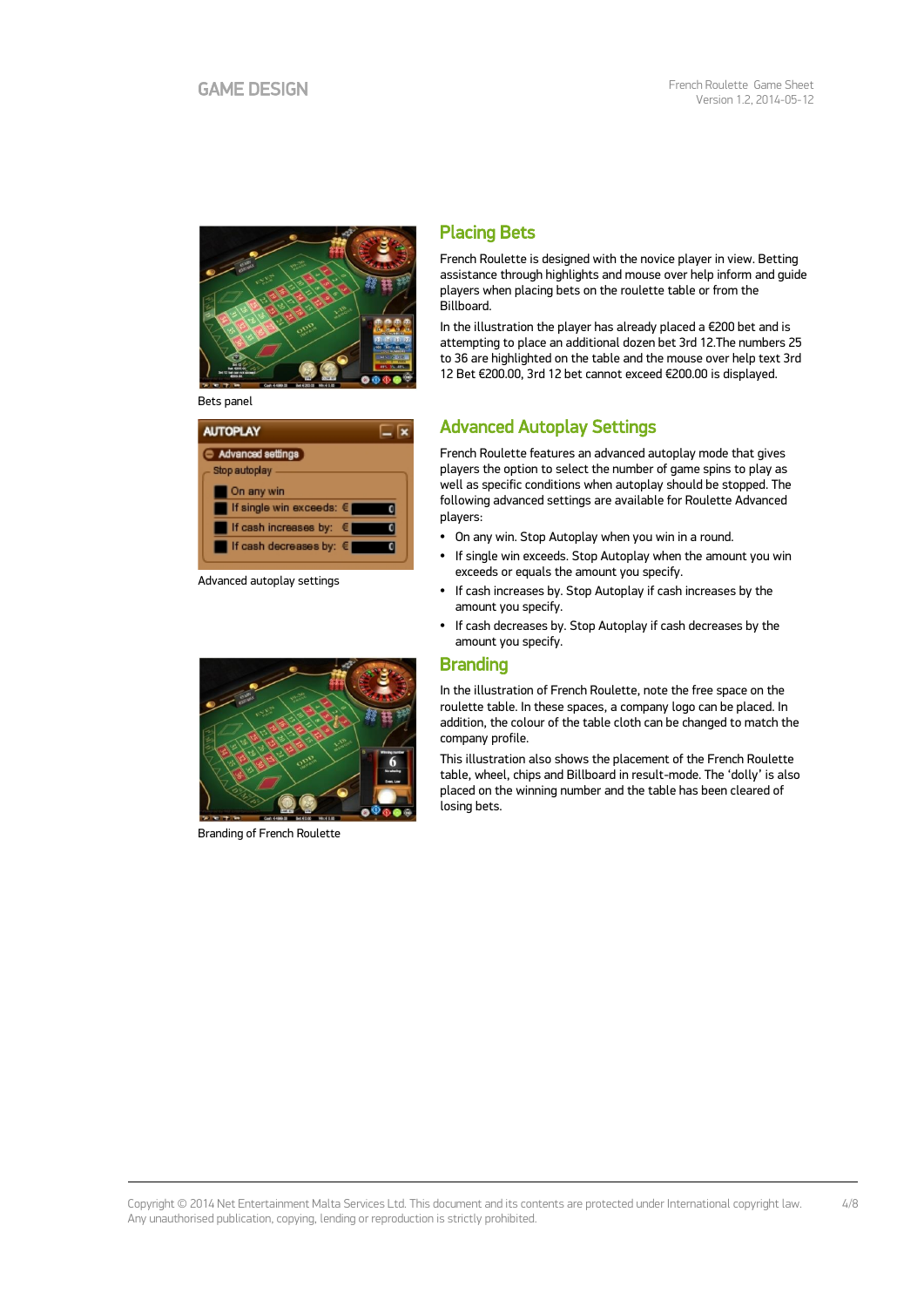## Payout Summary

GAME RETURN TO PLAYER (RTP)

97.30%

MAXIMUM WIN - EURO

- Low Limit: 462
- Standard Limit: 4 620
- High Limit: 46 200
- VIP Limit: 156 000

## Paytable

| <b>INSIDE BETS</b>       |         | <b>OUTSIDE BETS</b>                    |     |
|--------------------------|---------|----------------------------------------|-----|
| Straight                 | 35:1    | Left, Middle or Right Row (Column) 2:1 |     |
| Split_                   | $-17:1$ | 1st 12, 2nd 12 or 3rd 12 (Dozen).      | 21  |
| Three Line (Street) 11:1 |         | 1-18 (Low) or 19-36 (High).            | 1:1 |
| Corner (Square)          | 8:1     | Red or Black                           | 1:1 |
| Six Line                 | 5:1     | Odd or Even                            | 11  |

Copyright © 2014 Net Entertainment Malta Services Ltd. This document and its contents are protected under International copyright law. Any unauthorised publication, copying, lending or reproduction is strictly prohibited. 5/8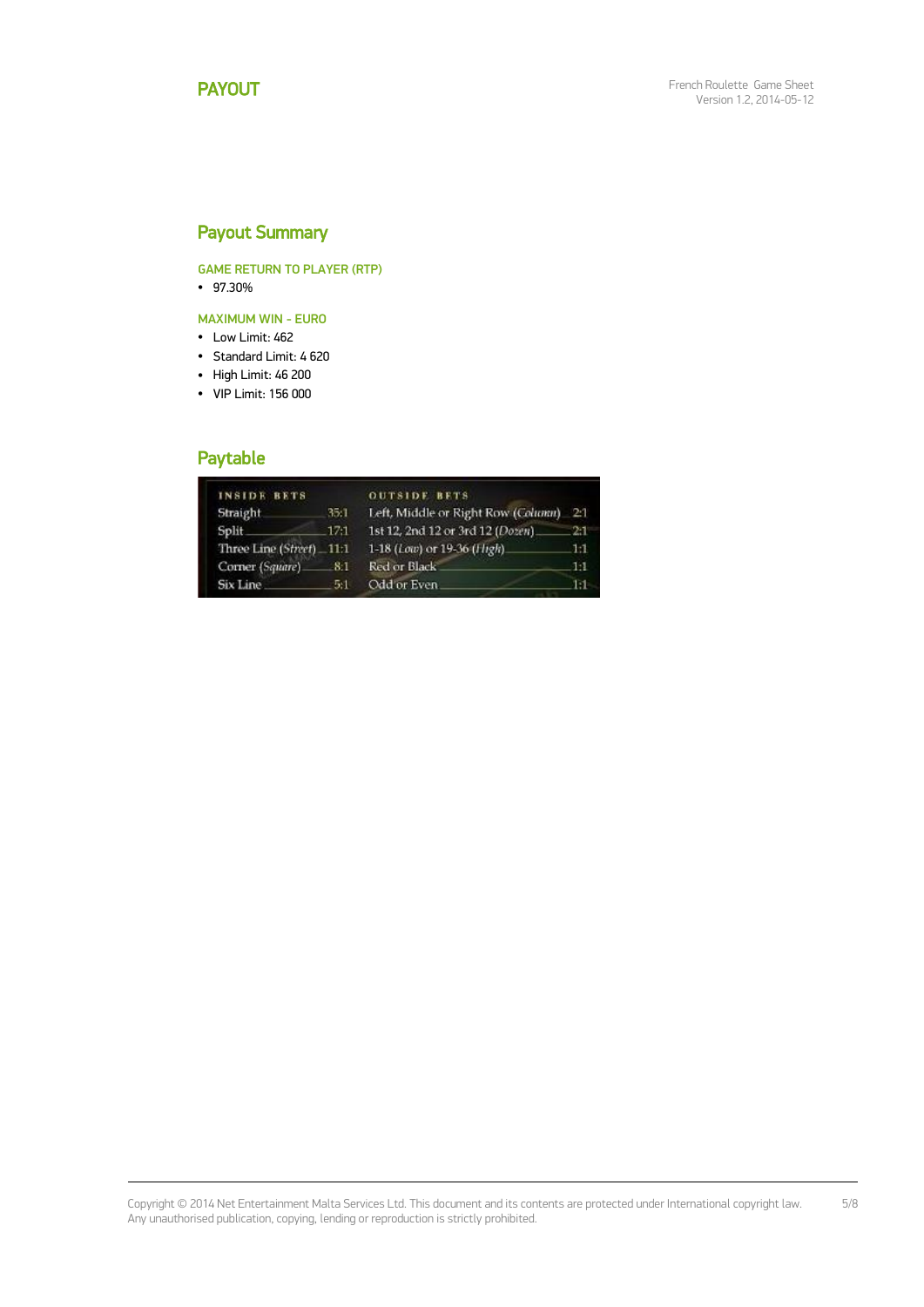### Randomisation

#### RANDOM NUMBER GENERATOR (RNG)

The algorithm used for random number generation (RNG) is Fortuna, a cryptographically secure pseudorandom number generator (PRNG) devised by Bruce Schneier and Niels Ferguson. For more information, see the document Random Number Generation.

The Random Number Generator and its implementation has been tested and approved/certified for randomness according to prevailing industry standards by an independent 3rd party verification body, Technical Systems Testing in Canada.

### ALGORITHM FOR A RANDOM ROULETTE NUMBER

A reel represents an array of symbols where each symbol has an index ("a position").

- 1. A random number between 0 (zero) and the length of the roulette wheel is acquired.
- 2. The random number is added to the game as "the number to use".

### Malfunction Management

If a player attempts to access a game using an invalidated session, (for example, due to inactivity or system restart) an error message is displayed in the game. The player can then log on again and resume game play. The game state is always stored so the player can resume game play exactly where he or she left off.

In case of an HTTP error, network timeout or server error a "technical error" message will be displayed to the player and the game will stay in an "unavailable" state until the player reloads the game at a time when the game becomes available.



If a session times out, a "session timeout" message will be displayed to the player and the game will stay in an "unavailable" state until the player reloads the game.



In case of an "out of money" event, an "out of money" message will be displayed to the player and the game will stay in an "unavailable" state until the player reloads the game.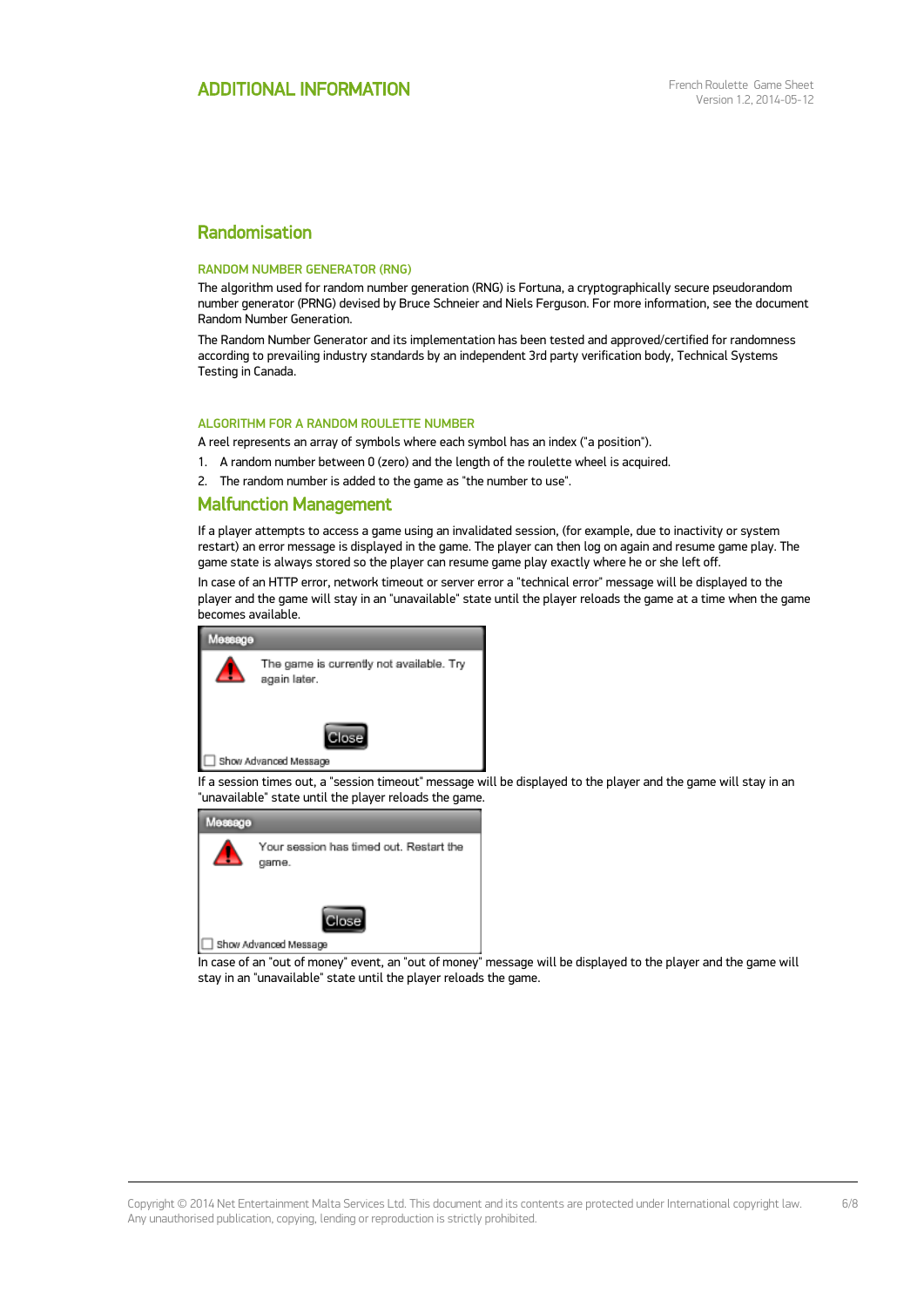

Further information on management of malfunctions is also described in section 3.2.1 of the Gaming Platform (Progetto Della Piattaforma Di Gioco) document. This document provides details on how a player is informed of balance return payments and the technical process.

Information regarding session timeouts and malfunctions is provided to the player via the game rules. Specifically, the player is informed that "In the event of malfunction of the gaming hardware/software, all affected game bets and payouts are rendered void and all affected bets refunded."

### Information to the Player

Players receive a response required message every hour of continuous play: They cannot continue playing unless they respond to the message which provides them with details about the amount bet and won so far during game play.

Players also have access to their game session history and game rules from within the game at all times.

### Game Simulation

A demo version of the game is available at http://www.netent.com/games/